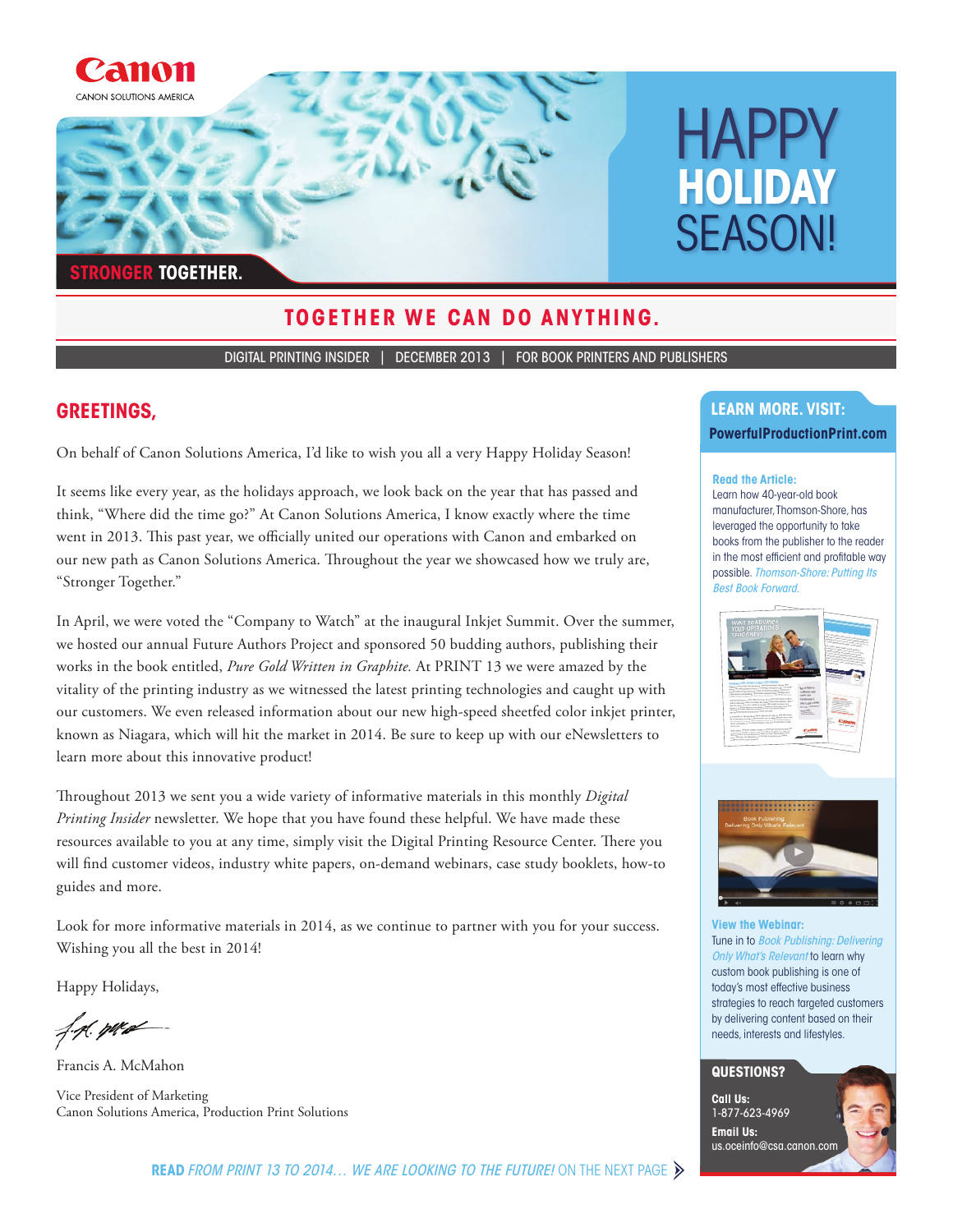# **FROM PRINT 13 TO 2014… WE ARE LOOKING TO THE FUTURE!**

Every year, we like to think that our trip to McCormick Place will give us some insight into what lies ahead in the coming year. PRINT 13 delivered just that. While the central theme of the PRINT 13 show was digital color print, the buzz centered on cutsheet inkjet solutions. At least seven vendors had products or presentations in their booths centered on cutsheet inkjet. But only one showed the ability to take up to B3 paper – the new Niagara from Canon Solutions America. This solution makes use of existing technologies from the company's product lines, such as paper handling from the Océ VarioPrint® 6000 cutsheet family and print heads from the Océ ColorStream® inkjet family. With speeds up to 8,500 duplex letter sheets per hour, or about 280 ppm, the Niagara is big step up in cutsheet color speeds.

Canon Solutions America showcased sample output on a variety of paper stocks and, even on untreated paper, the output impressed the likes of Madison Advisors. While the output looked better on more expensive papers, the difference between mid-price and highprice samples was negligible. That will help keep the overall cost of using a Niagara system lower, helping printers remain profitable. Niagara will be released to the market in 2014 in a limited capacity, so stay tuned for more details throughout the year.

According to Madison Advisors, expect to see growth in digital color continue through 2014. The firm's recent engagements have shown an increase in production color printers in both in-plants and service bureaus. Outsourced print providers without high volume color capabilities are reviewing the market for the best solution to meet the needs of existing and new client opportunities. Most understand the need to have the color devices in place when



**View the video Canon Solutions America's Francis A. McMahon on Integration, Niagara at PowerfulProductionPrint.com**

bidding on color jobs as the learning curve is too great to take an "if they come, we'll build it" approach. Creative sales approaches are needed to get these placements so the service bureaus can control their capital expenses while building volume.

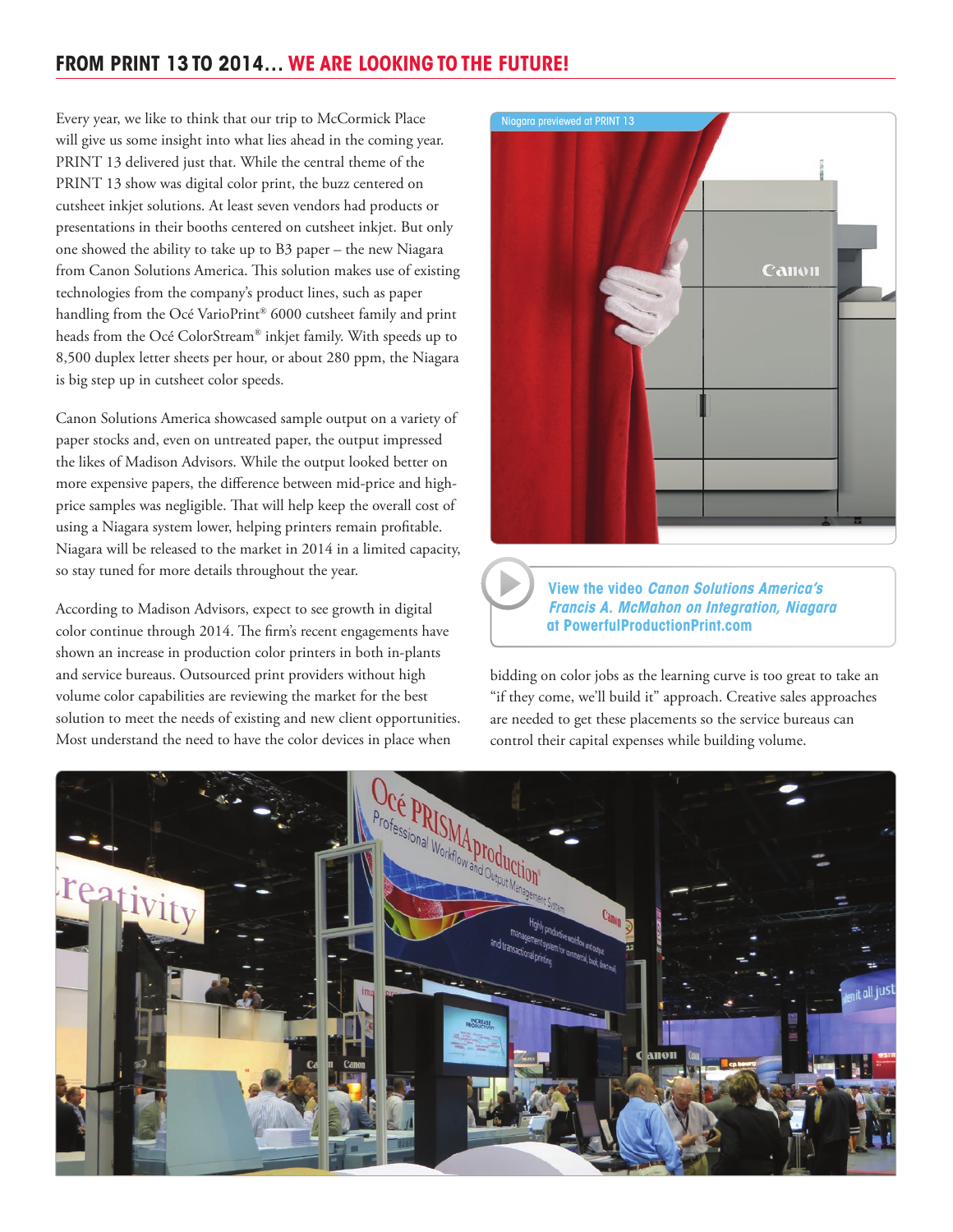# **FROM PRINT 13 TO 2014… WE ARE LOOKING TO THE FUTURE! (CONTINUED)**

Custom packaging and product labeling is a growth area for commercial printers and there were a number of products at PRINT 13 geared toward this, again, many inkjet-based. The opportunity here is two-fold. For the printer, digital packaging printing allows them to respond quickly to changes in labeling from their clients. Short runs can now be profitable as you can print fully customized single units. For the marketing manager, digital printing of packaging and product labeling allows them to customize the messaging on each product to a specific micro market or respond to an outside event with special packaging.

The message from PRINT 13 was that color digital print is the future and the industry is prepared to deliver solutions to streamline the production process. Printer vendors are investing in new print technology while software providers are investing in new solutions that are more user-friendly and easier to support. 2014 will be an interesting year as these new print solutions get into the hands of end users and we see if they deliver on the hype. Stay tuned!

#### **Tune in to the Book Publishing: Delivering Only What's Relevant webinar today at PowerfulProductionPrint.com**





#### **Visit PowerfulProductionPrint.com**

Learn how 40-year-old book manufacturer, Thomson-Shore, has leveraged the opportunity to take books from the publisher to the reader in the most efficient and profitable way possible. **Download the article, Thomson-Shore: Putting Its Best Book Forward.** 



#### **WE KNOW PRODUCTION PRINT.**

Canon Solutions America helps you stay on the leading edge of our quickly-changing industry with valuable resources. Easy to access, easy to use, and FREE!

#### NOT YET A CUSTOMER?

Access our robust Digital Printing Resource Center for a wide array of educational and informational resources such as:

- •Customer videos
- •Press demos
- •Webinars
- •White papers

**Visit CSA.Canon.com/GA**

#### ALREADY A CUSTOMER?

Tap into even more robust business development resources by logging into your PressGo! account to access:

- •Valuable development resources
- •Training invitations
- •Free marketing templates
- •Peer engagement opportunities

**Register or login at MyPressGo.com**

#### **STRONGER TOGETHER.**

The Océ brand has a reputation for high-speed production print solutions that are built to last. From cutsheet to continuous feed, monochrome to full-color, and toner to inkjet, these scalable printing and workflow solutions are customized for your business and backed by award-winning service. As part of Canon Solutions America, we have the brightest R&D minds advancing tomorrow's innovations to help you grow your business, control costs and practice environmental stewardship. Whether it's improving productivity or opening new markets and applications, together, with our customers, we can do anything. **Visit CSA.Canon.com/ProductionPrint or call us at 1-877-623-4969.**





#### **Questions?**

**Call Us: 1-877-623-4969 or Email Us: us.oceinfo@csa.canon.com**

Download a QR code reader app and scan with your smart phone to learn more about Canon Solutions America Production Print Solutions!

Canon is a registered trademark of Canon Inc. in the United States, Océ VarioPrint, Océ ColorStream and "Océ" are registered trademarks of Océ-Technologies B.V. All other referenced product names and marks are trademarks o respective owners and are hereby acknowledged. ©2013 Canon Solutions America, Inc. All rights reserved.